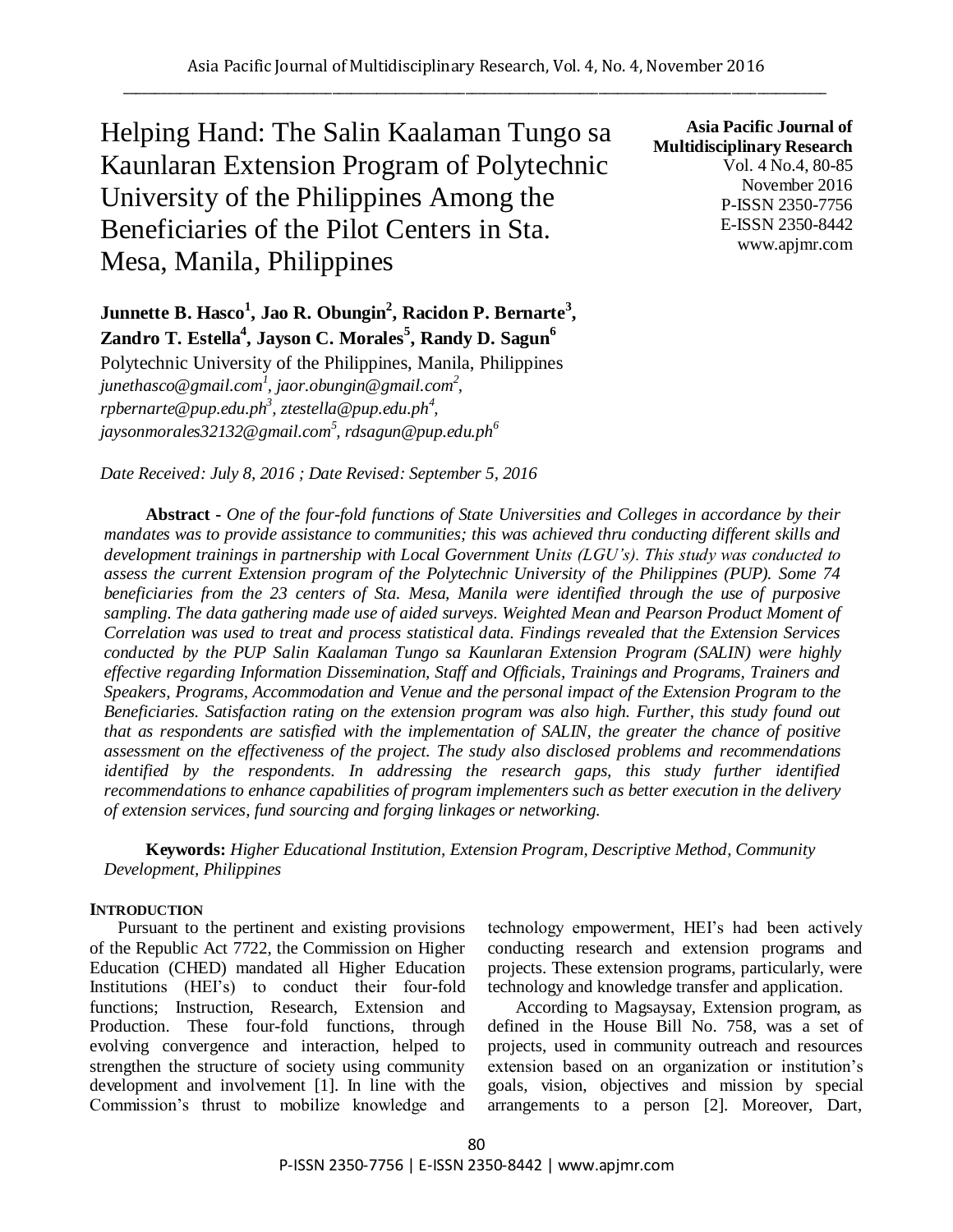Petheram, and Straw stated that extension projects and services improved the lives of the people and enhanced their social engagement. It was the use of communication to make good decisions [3].

Higher Educational Institutions were the main purveyors of meaning and knowledge [4]. By the virtues and powers withhold by State Universities and Colleges (SUC) character, different SUC's, their mandates, and as per existing provisions of the Higher Education Act of 1994. It has been delegated among others not only to provide programs of coaching and professional training but also to provide extension, instruction and other services to the community beneficiaries. Extension was done through the promotion of skills development, vigorous extension and research program in food production, health and nutrition, community development and capability building, among others [1].

As one of the SUC's in the Philippines, one of the most significant thrusts of the Polytechnic University of the Philippines (PUP) was extension services. As a civic-oriented institution, PUP helps individuals in attaining their goals by providing a good, affordable, and globally competitive education. As the biggest state university in terms of student population, together with its commitment to delivering quality, affordable and globally renowned education, the PUP fulfilled its promises of becoming part of development through knowledge and skills empowerment. The Extension programs of the University led by the Research and Extension Management Office (REMO) started its noble vision by building, forming and organizing communities from the different centers in the Sta. Mesa, Manila.

PUP extended its arm to its immediate communities and launched Salin Kaalaman Tungo sa Kaunlaran Extension Program, also known as SALIN, in August 2014 [5]. The SALIN was designed to provide knowledge and effective knowledge and technology transfer to identified communities and other institutions needing expert and credible services. The Philippine Association of State Universities and Colleges (PASUC) and the Philippine Association of Extension Program Implementers (PAEPI) duly recognized the SALIN.

Moreover, Dalac, Viray and Estella added that the SALIN was accomplished through skills training and technology transfer like Basic Welding, Basic Computer Literacy, Basic Electronics, Meat Processing, Dishwashing Liquid Making, Solid Waste

Management Seminar, and many others [5]. The University recognizes the cooperation and support coming from the LGU's of the nearby communities through a comprehensive, collaborative, and unified direction under the agreement signed through the Memorandum of Understanding signed by both parties.

There were several post evaluation studies about the training conducted by the University; however, a comprehensive assessment about the SALIN has not yet been implemented. Ammakiw argued the importance of conducting a monitoring and evaluation process in an extension program especially to those who involved into the project. An evaluative program gave accountability and transparency about project designs and the way the project were being managed. Especially, monitoring and evaluation created lessons in which can be used as references for establishing future projects and when the monitoring and evaluation are done in a valuable process, it builds mutual trust to the diversity of stakeholders, it incorporates local knowledge, it improves the outcomes of the program and lastly, it institutionalize local engagements [1].

Thus, this assessment was conducted to fulfill the need for a comprehensive assessment study about the Extension program conducted by the University. The study assessed the effectiveness of the SALIN being implemented by the University to adjust and innovate to the needs of the community and to improve the extension program.

With this, this study was worth pursuing because the professionals behind SALIN can utilize the results as a benchmark for further improvement of the program and future reference.

# **OBJECTIVES OF THE STUDY**

The study assessed the (1) level of knowledge of the beneficiaries on SALIN, (2) level of satisfaction and effectiveness of SALIN as perceived by the beneficiaries, (3) and recommendations of the beneficiaries for the improvement of the project. Moreover, this study sought to find out the relationship between the satisfaction of the beneficiaries of SALIN and their assessment on the effectiveness of the project.

# **MATERIALS AND METHODS**

An evaluative design was employed to assess SALIN. Some 74 beneficiaries among 23 centers were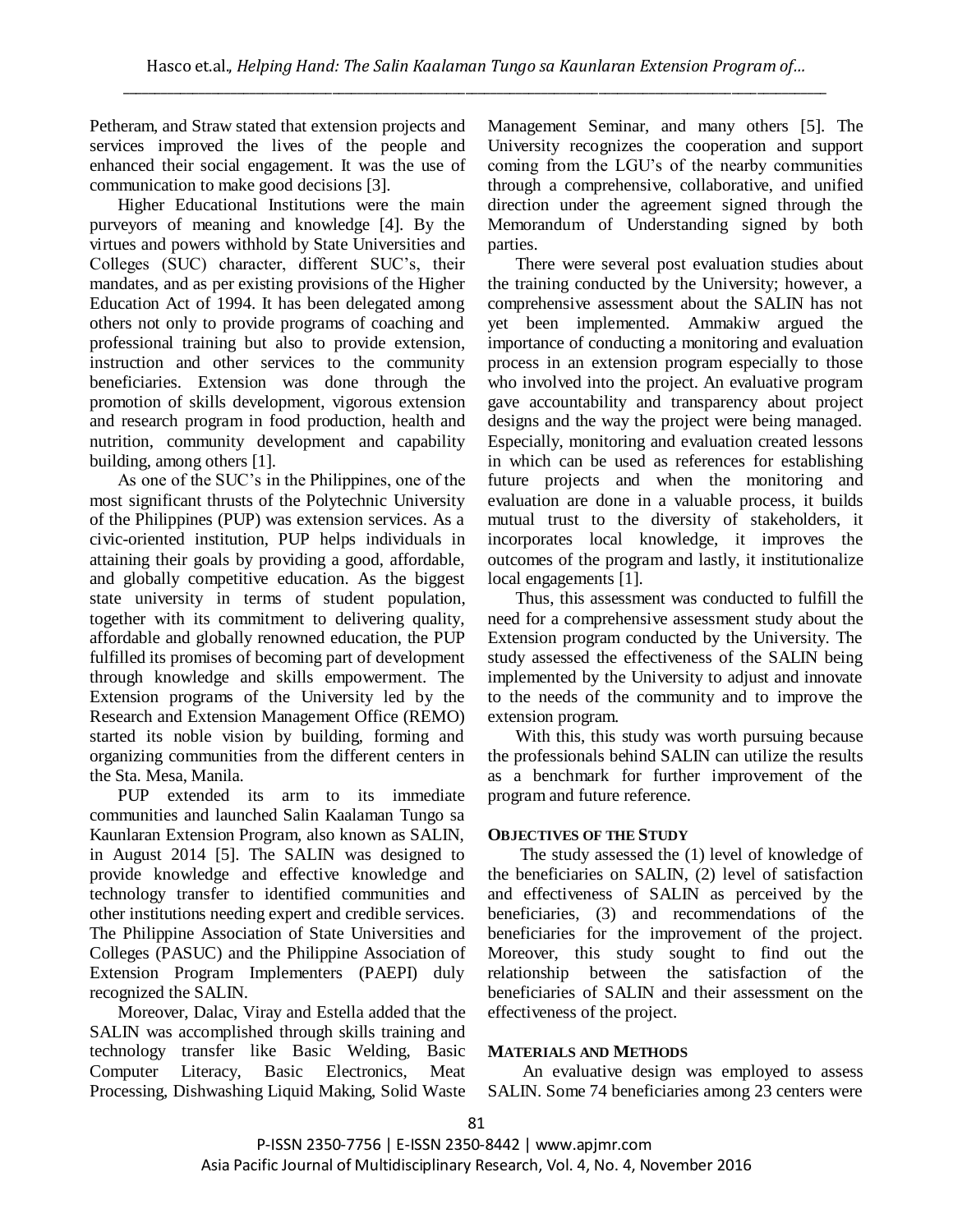obtained based on criteria: (1) the beneficiaries had attended two (2) or more training/seminars of SALIN, (2) the beneficiaries must be residents of barangays under Memorandum of Agreement with the University, and (3) the beneficiaries must be bonafide residents of the partner center within the duration of data gathering. The objectives of the study were explained to the respondents for full understanding. Confidentiality of the data and information was ensured.

The study utilized the use of Descriptive Research Method, an approach in which the researcher observe and describe his observations based on the quantifiable information gathered through the course of the study [6].

The survey questionnaire had four parts: demographics of the beneficiaries, the level of knowledge of the beneficiaries which was measured by three-point scale parameter, the level of effectiveness of the project measured by a four-point scale parameter, and the level of satisfaction of the beneficiaries on SALIN measured by five-point scale parameter. Weighted Mean was utilized to assess the knowledge of the beneficiaries, effectiveness of SALIN, and the satisfaction of the beneficiaries of the project.

**Matrix 1. Composite Scoring on the Level of Knowledge on SALIN**

analyzing the data being gathered. The questionnaire was checked by the professionals of the extension program and IDSA (Institute for Data and Statistical Analysis) for content validation and statistical treatment and analysis, respectively.

# **RESULTS AND DISCUSSIONS**

This presents the result and analysis of the study based on the objectives.

The beneficiaries are highly knowledgeable on the SALIN (2.77). Among the components of SALIN, the objectives of the extension project got the highest weighted mean of 2.94. The result is supported by the findings of Quimbo who specifies that the staffs and members of the extension ensure that the objectives of the extension program are attained and properly explained [7]. On the other hand, the collaboration of SALIN with the center got the lowest weighted mean of 2.48.

The SALIN is an innovative and integrated transfer of technology. It is specially designed to provide useful and applicable knowledge to identified communities and other institutions needing expert and reliable services, with the help of faculty experts and trainers of the University. It is accredited and duly recognized by the Philippine Association of State Universities and Colleges (PASUC) [5].

| Range                                       | <b>Scale</b> | VI                                                                                                  | Tuble 1. Level of Knowledge of the beneficial les on<br><b>SALIN</b>             |                    |                                |  |
|---------------------------------------------|--------------|-----------------------------------------------------------------------------------------------------|----------------------------------------------------------------------------------|--------------------|--------------------------------|--|
| 2.36-3.00                                   | 3            | Low Knowledgeable                                                                                   |                                                                                  |                    |                                |  |
| 1.68-2.35                                   | 2            | Moderately Knowledgeable                                                                            | <b>Statements</b>                                                                | $\bar{\mathbf{X}}$ | VI                             |  |
| 1.00-1.67                                   |              | <b>Highly Knowledgeable</b>                                                                         |                                                                                  |                    |                                |  |
|                                             |              | Matrix 2. Composite Scoring on the Level of                                                         | <b>PARTNERSHIP</b>                                                               | 2.48               | <b>Highly</b><br>Knowledgeable |  |
| <b>Effectiveness on SALIN</b>               |              |                                                                                                     | The SALIN is exclusive to                                                        | 2.21               | Moderately                     |  |
| Range                                       | <b>Scale</b> | VI                                                                                                  | Barangay Officials only.                                                         |                    | Knowledgeable                  |  |
| 3.28-4.00                                   | 4            | <b>Highly Effective</b>                                                                             | The SALIN is formed with the help                                                |                    | <b>Highly</b>                  |  |
| 2.52-3.27                                   | 3            | Effective                                                                                           | of cooperation from the Barangays                                                | 2.56               |                                |  |
| 1.76-2.51                                   | 2            | Not Effective                                                                                       | around Sta. Mesa, Manila.                                                        |                    | Knowledgeable                  |  |
| $1.00 - 1.75$                               |              | <b>Highly Not Effective</b>                                                                         | The University and various                                                       |                    |                                |  |
|                                             |              |                                                                                                     | Barangays around Sta. Mesa,                                                      |                    |                                |  |
| Matrix 3. Composite Scoring on the Level of |              |                                                                                                     | Manila signs a memorandum of                                                     | 2.66               | Highly                         |  |
| <b>Satisfaction on SALIN</b>                |              |                                                                                                     | agreement to secure ties and                                                     |                    | Knowledgeable                  |  |
| Range                                       | <b>Scale</b> | VI                                                                                                  | participation within the community.                                              |                    |                                |  |
| 4.24-5.00                                   | 5            | <b>Highly Satisfied</b>                                                                             | The SALIN is exclusive to the                                                    |                    |                                |  |
| 3.43-4.23                                   | 4            | Satisfied                                                                                           | residents of all Barangays around                                                | 2.22               | Moderately                     |  |
| $2.62 - 3.42$                               | 3            | <b>Slightly Not Satisfied</b>                                                                       | Sta. Mesa vicinity only.                                                         |                    | Knowledgeable                  |  |
| 1.81-2.61                                   | 2            | Not Satisfied                                                                                       | The SALIN is the Extension                                                       |                    |                                |  |
| 1.00-1.80                                   |              | <b>Highly Not Satisfied</b>                                                                         |                                                                                  |                    |                                |  |
| $4.24 - 5.00$                               | 5            | <b>Highly Satisfied</b>                                                                             | program implemented in accordance                                                |                    | <b>Highly</b>                  |  |
|                                             |              | Furthermore, this study utilized the use of<br>Statistical Package for the Social Science (SPSS) in | with the agenda and objectives of<br>the University's current<br>administration. | 2.73               | Knowledgeable                  |  |

# **Table 1. Level of knowledge of the beneficiaries on**

P-ISSN 2350-7756 | E-ISSN 2350-8442 | www.apjmr.com Asia Pacific Journal of Multidisciplinary Research, Vol. 4, No. 4, November 2016

# 82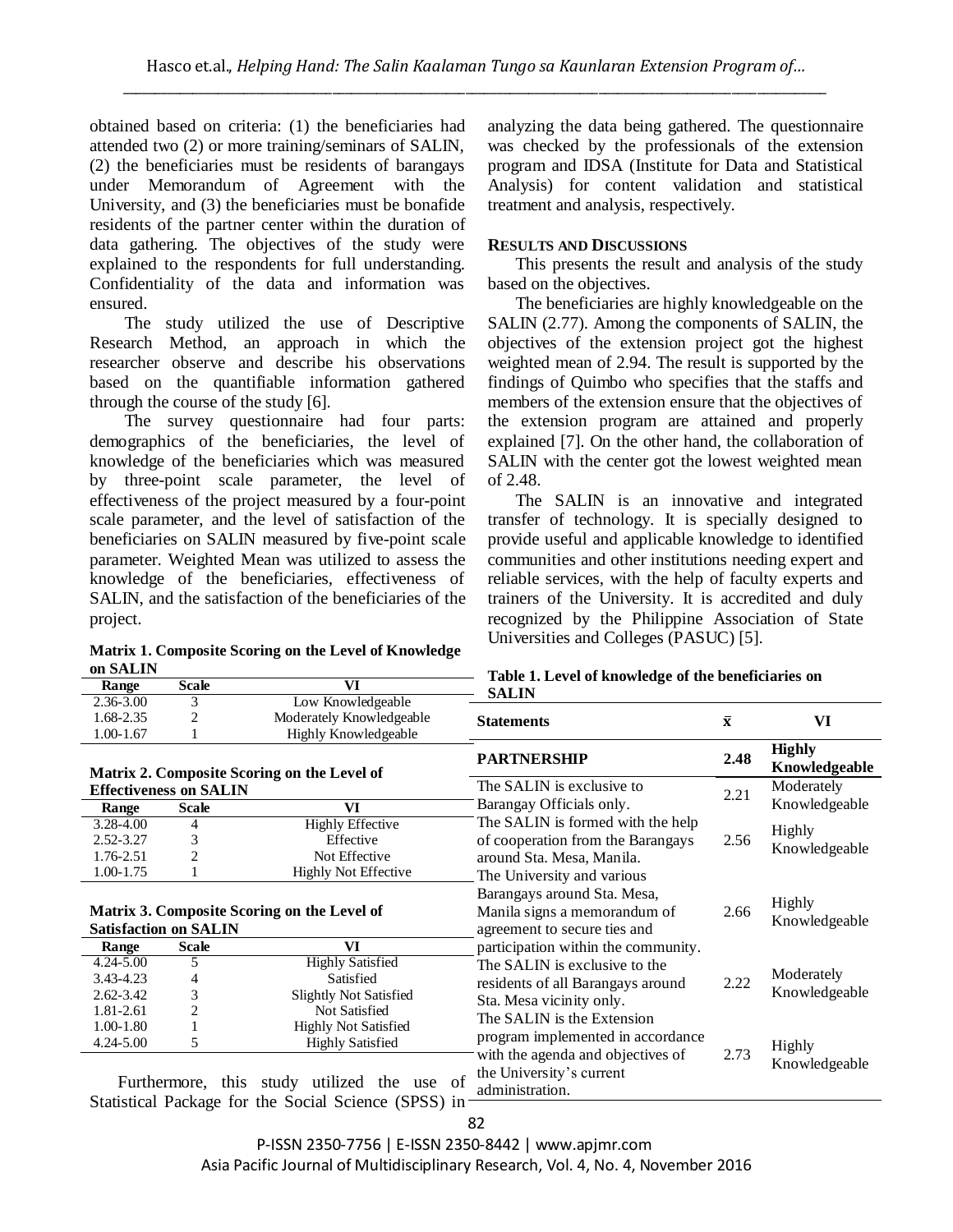| он элтин                                                 |      |                                | that there is madequate information dissemination.                                 |                         |                  |
|----------------------------------------------------------|------|--------------------------------|------------------------------------------------------------------------------------|-------------------------|------------------|
| <b>OBJECTIVES</b>                                        | 2.94 | <b>Highly</b><br>Knowledgeable | Table 2. General satisfaction rating on the<br>implementation of programs of SALIN |                         |                  |
| The SALIN is the effective transfer                      |      | Highly                         | <b>Statements</b>                                                                  | $\overline{\mathbf{X}}$ | <b>VI</b>        |
| of technology from University                            | 2.96 | Knowledgeable                  | Satisfaction<br>General<br>the<br>on                                               |                         | Highly           |
| experts to the community.                                |      |                                | <b>Information Dissemination</b>                                                   | 4.69                    | Satisfied        |
| The SALIN envisions to enrich and                        |      | Highly                         | General Satisfaction on the Staff And                                              |                         | Highly           |
| to nourish the quality of life of the                    | 2.94 | Knowledgeable                  | <b>Officials of SALIN</b>                                                          | 4.74                    | Satisfied        |
| residents around Sta. Mesa, Manila.                      |      |                                | General Satisfaction on the Trainings                                              |                         | Highly           |
| The speakers in various seminars                         | 3.00 | Highly<br>Knowledgeable        | and Seminars                                                                       | 4.77                    | Satisfied        |
| conducted by the SALIN are experts                       |      |                                | General Satisfaction on the Speakers                                               |                         | Highly           |
| in their respective fields.                              |      |                                | and Trainers of SALIN                                                              | 4.84                    | Satisfied        |
| The University works together with                       | 2.90 | Highly<br>Knowledgeable        | General Satisfaction on the Program,                                               | 4.72                    | Highly           |
| Barangay Officials to know the                           |      |                                | Accommodation and Venue                                                            |                         | Satisfied        |
| primary needs of every Barangays.                        |      |                                |                                                                                    |                         | <b>Highly</b>    |
| The University provides all the                          |      | Highly                         | <b>Total</b>                                                                       | 4.75                    | <b>Satisfied</b> |
| materials and resources needed by                        | 2.90 | Knowledgeable                  |                                                                                    |                         |                  |
| SALIN.                                                   |      |                                | Table 3. Level of effectiveness on SALIN                                           |                         |                  |
| SALIN is free of charge or fees and<br>will remain free. | 2.96 | Highly<br>Knowledgeable        | <b>Indicators</b>                                                                  | $\bar{\mathbf{x}}$      | VI               |
|                                                          |      | <b>Highly</b>                  | Effectiveness<br>of<br>the<br>Overall                                              |                         | Highly           |
| <b>PURPOSE</b>                                           | 2.84 | Knowledgeable                  | <b>Information Dissemination</b>                                                   | 3.57                    | Effective        |
| The SALIN wants the beneficiaries                        |      |                                | Overall Effectiveness of Staff and                                                 |                         | Highly           |
| to learn programs related to                             | 2.98 | Highly                         | Officials of SALIN                                                                 | 3.90                    | Effective        |
| livelihood and skills empowerment.                       |      | Knowledgeable                  | Overall Effectiveness of Training and                                              | 3.75                    | Highly           |
| The SALIN wants the beneficiaries                        |      |                                | <b>Seminars</b>                                                                    |                         | Effective        |
| to learn basic and useful knowledge                      | 2.94 | Highly                         | Overall Effectiveness of Speakers and                                              | 3.87                    | Highly           |
| applicable to their lives.                               |      | Knowledgeable                  | Trainers of SALIN                                                                  |                         | Effective        |
| The SALIN wants the beneficiaries                        |      |                                | Overall Effectiveness of Preparations                                              |                         | Highly           |
| to learn about Health and Wellness,                      | 2.90 | Highly                         | for Program, Accommodation and                                                     | 3.86                    | Effective        |
| Nourishment and Welfare.                                 |      | Knowledgeable                  | Venue                                                                              |                         |                  |
| The SALIN wants the beneficiaries                        |      |                                | <b>Total</b>                                                                       | 3.79                    | <b>Highly</b>    |
| to learn the value and importance of                     | 2.90 | Highly                         |                                                                                    |                         | <b>Effective</b> |
| our Environment.                                         |      | Knowledgeable                  |                                                                                    |                         |                  |
| The SALIN wants to provide special                       |      |                                | The beneficiaries perceive SALIN to be highly                                      |                         |                  |
| training for special groups needing                      | 2.49 | Highly                         | effective with a grand weighted mean of 3.71. Among                                |                         |                  |
| special attention.                                       |      | Knowledgeable                  | the indicators, the staff and officials of SALIN got the                           |                         |                  |
|                                                          |      | <b>Highly</b>                  | highest weighted mean of 3.90. The results are                                     |                         |                  |
| <b>Total</b>                                             | 2.77 |                                |                                                                                    |                         |                  |

| Table 1. (cont.) Level of knowledge of the beneficiaries |
|----------------------------------------------------------|
| on SALIN                                                 |

the lowest weighted mean of 4.69. The result implies that there is inadequate information dissemination.

The beneficiaries of SALIN are highly satisfied with the way the extension project was implemented with a grand weighted mean of 4.77. Among the areas of the SALIN, the speakers and trainers got the highest weighted mean of 4.84. The result implies that the beneficiaries are satisfied on the teaching strategies of the speakers. The result is supported by the findings of Sicat which explains that effective and efficient trainers of extension program are selected and qualified based on their expertise and knowledge on the skills and training provided to the beneficiaries [8]. On the other hand, information dissemination got

**Knowledgeable** supported by Morton's idea wherein he states that highly competent staff is added to teach people how specific knowledge can be applied to solve problems [9]. On the other hand, information dissemination got the lowest weighted mean of 3.57. The result is in contradictory to Morton's, wherein he argues that the effectiveness of the extension project relied on good communication. There are, at least, three major channels accurately developed for that: (1) direct contact with people, (2) bond and relationship to partner agencies and (3) the traditional channels that include, print and broadcasting [9].

> The decision is to reject the null hypothesis if the P-value is less than (or equal to) the 0.05 level of

P-ISSN 2350-7756 | E-ISSN 2350-8442 | www.apjmr.com Asia Pacific Journal of Multidisciplinary Research, Vol. 4, No. 4, November 2016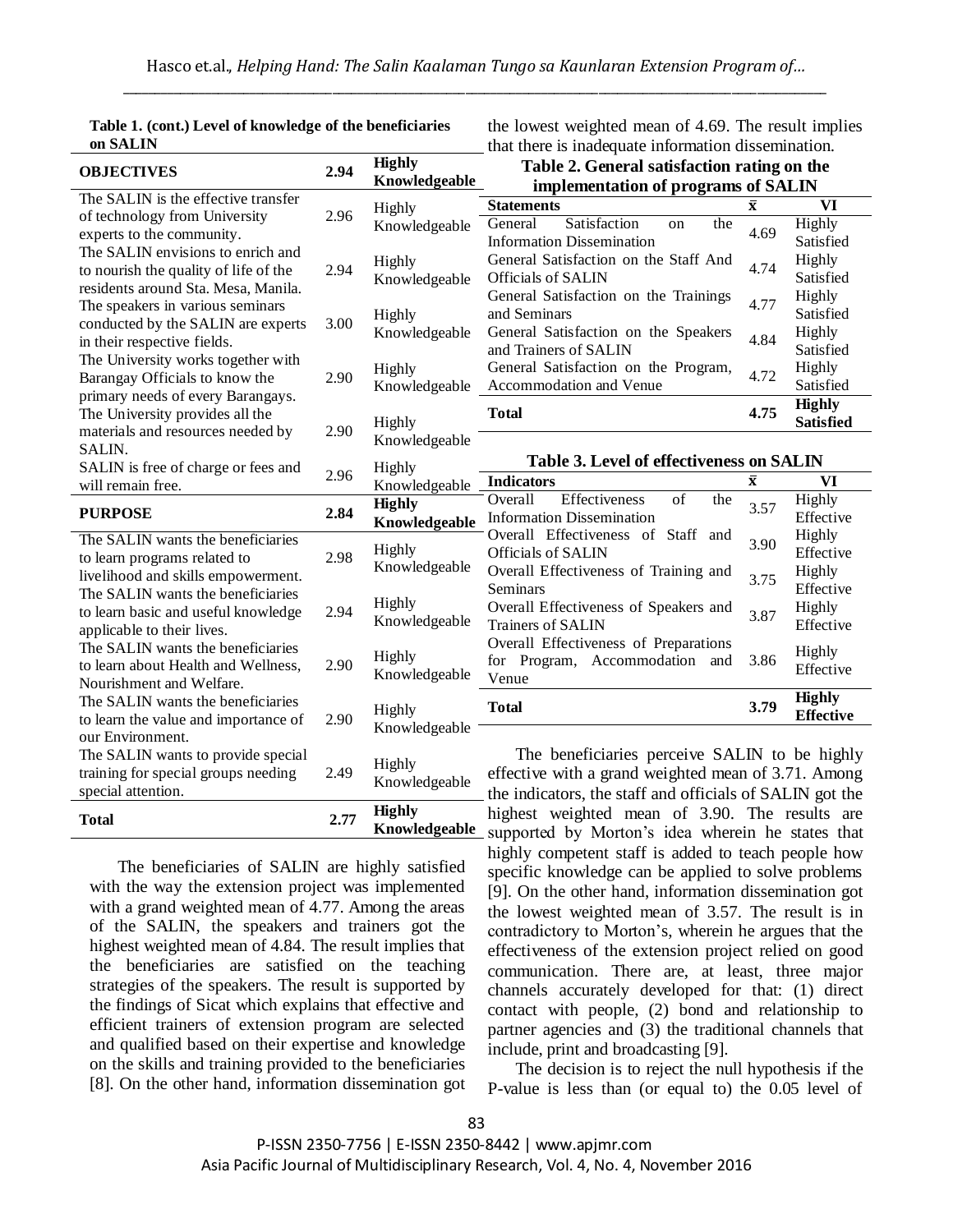significance. However, if the P-value is greater than the 0.05 level of significance, then the null hypothesis is accepted. After testing the two variables, results show that there is a positively, moderate relationship between the satisfaction of the beneficiaries on SALIN and their assessment on the effectiveness on information dissemination, staffs and officials, trainers and speakers, program and venue, and the impact on the beneficiaries. It means that the level of satisfaction of the respondents on SALIN affected their assessment on the project.

**Table 4. Pearson's Correlation between the Satisfaction of Beneficiaries on SALIN and their assessment on the Effectiveness of the project**

|                   |          | <b>Effectiveness</b> |                  |  |
|-------------------|----------|----------------------|------------------|--|
| <b>Indicators</b> | r        | <b>P-value</b>       | <b>Remarks</b>   |  |
| Information       | $0.281*$ | 0.016                | Positively,      |  |
| Dissemination     |          |                      | Moderate         |  |
| Staffs and        | $0.358*$ | 0.002                | Positively,      |  |
| <b>Officials</b>  |          |                      | Moderate         |  |
| Overall           | $0.269*$ | 0.022                | Positively,      |  |
| Trainings         |          |                      | Moderate         |  |
| Trainers and      | $0.265*$ | 0.023                | Positively,      |  |
| Speakers          |          |                      | Moderate         |  |
| Program and       | 0.223    | 0.058                |                  |  |
| Venue             |          |                      | Positively, Weak |  |
| <b>Overall</b>    | $0.285*$ | 0.015                | Positively,      |  |
|                   |          |                      | Moderate         |  |

The correlation justifies that there is a relationship between the level of satisfaction of the respondents on the SALIN and their assessment on the level of effectiveness of the project. This implies that as respondents are satisfied with the implementation of SALIN, the greater the chance of positive assessment on the effectiveness of the project.

**Table 5. Recommendations for the improvement of the SALIN**

| <b>Indicators</b>                         | f  | $\frac{0}{0}$ |
|-------------------------------------------|----|---------------|
| New training and seminars                 | 27 | 36.4%         |
| More practical approaches on seminars and |    | 1.4%          |
| training                                  |    |               |
| Wide information dissemination            |    | 1.4%          |
| Additional kits/materials for the seminar |    | 1.4%          |
| Improve teaching strategies of SALIN      | 2  | 2.7%          |
| Establish partnership with different      | 5  | 6.8%          |
| organizations such as NGOs and TESDA      |    |               |
| Strict time management                    | 2  | 2.7%          |
| Not Applicable                            | 35 | 47.2%         |
| <b>Total</b>                              | 74 | 100.0%        |
|                                           |    |               |

The greatest number of the beneficiaries (36.4%) recommends that there must be new trainings and seminars. On the other hand, 1.4% of the beneficiaries endorse that there must be more practical approaches to seminars and training, wide information dissemination and additional kits/materials for the seminar.

According to Bidad and Campiseño, extension programs are demand driven, demand driven in the sense that extension is community based which includes basic functional needs especially designed to establish the well-being of the populace. Specific needs of the society are identified by the Local Government Units [10].

#### **CONCLUSION AND RECOMMENDATIONS**

Community Extension activities are being implemented by different Higher Educational Institutions throughout the Philippines as well as in other countries. SUC's continuously conducts various forms of extension services such as training, literacy, skills development and a lot more.

By these findings, this paper forwards the following conclusions:

The beneficiaries are highly knowledgeable on SALIN. Beneficiaries show a high level of satisfaction to the overall efforts made for the Information Dissemination, Staff and Officials, Trainings and Seminars, Trainers and Speakers, Accommodation and Venue, and Experience. Beneficiaries perceive SALIN as highly effective extension program as dictated by high ratings gained regarding the extension effectiveness. Moreover, the beneficiaries recommend that there must be new and additional training and seminars aligned to their needs, formed partnerships with different organizations like NGOs and TESDA, and improved teaching strategies of SALIN, wide coverage of information dissemination, and additional kits and materials during training and seminars.

The feedback in regards to the services offered by SALIN is good and positive; this can be supported by high level of effectiveness, high level of satisfaction and multiple requests for other training recommended by the beneficiaries.

With this, the researchers recommend the universities to take personal information, like contact details or address, of their beneficiaries and participants so that the implementers could definitely identify the beneficiaries and participants for